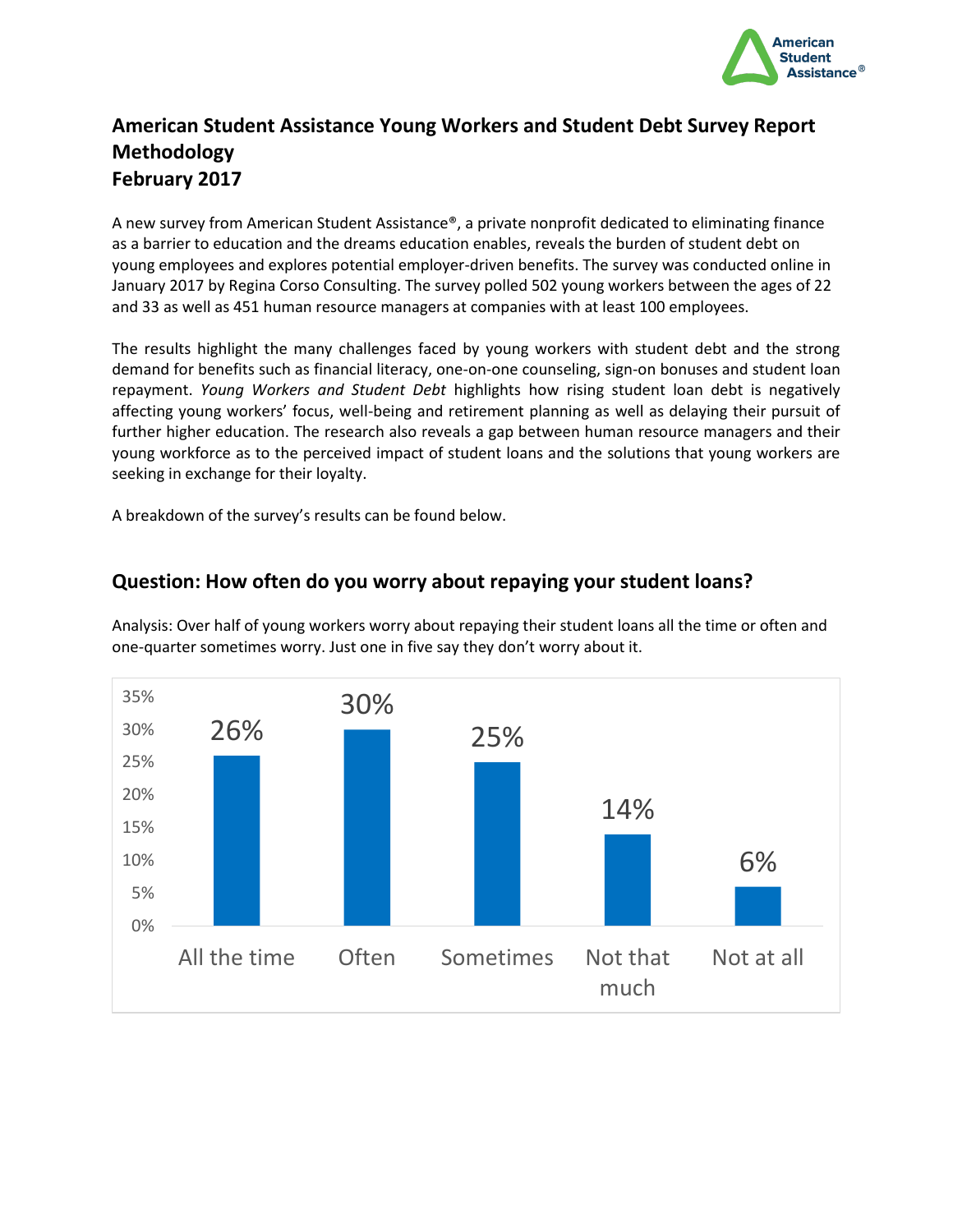

# **Question: Which of the following financial obligations do you worry about the most?**



Analysis: When it comes to worrying about their financial obligations, three in ten young workers worry most about their student loans.

# **Question: How often do you think your younger employees worry about their student debt?**

Analysis: While one-quarter of young workers worry about their student loans all the time, only over one in ten of those in HR think they worry about it all the time.

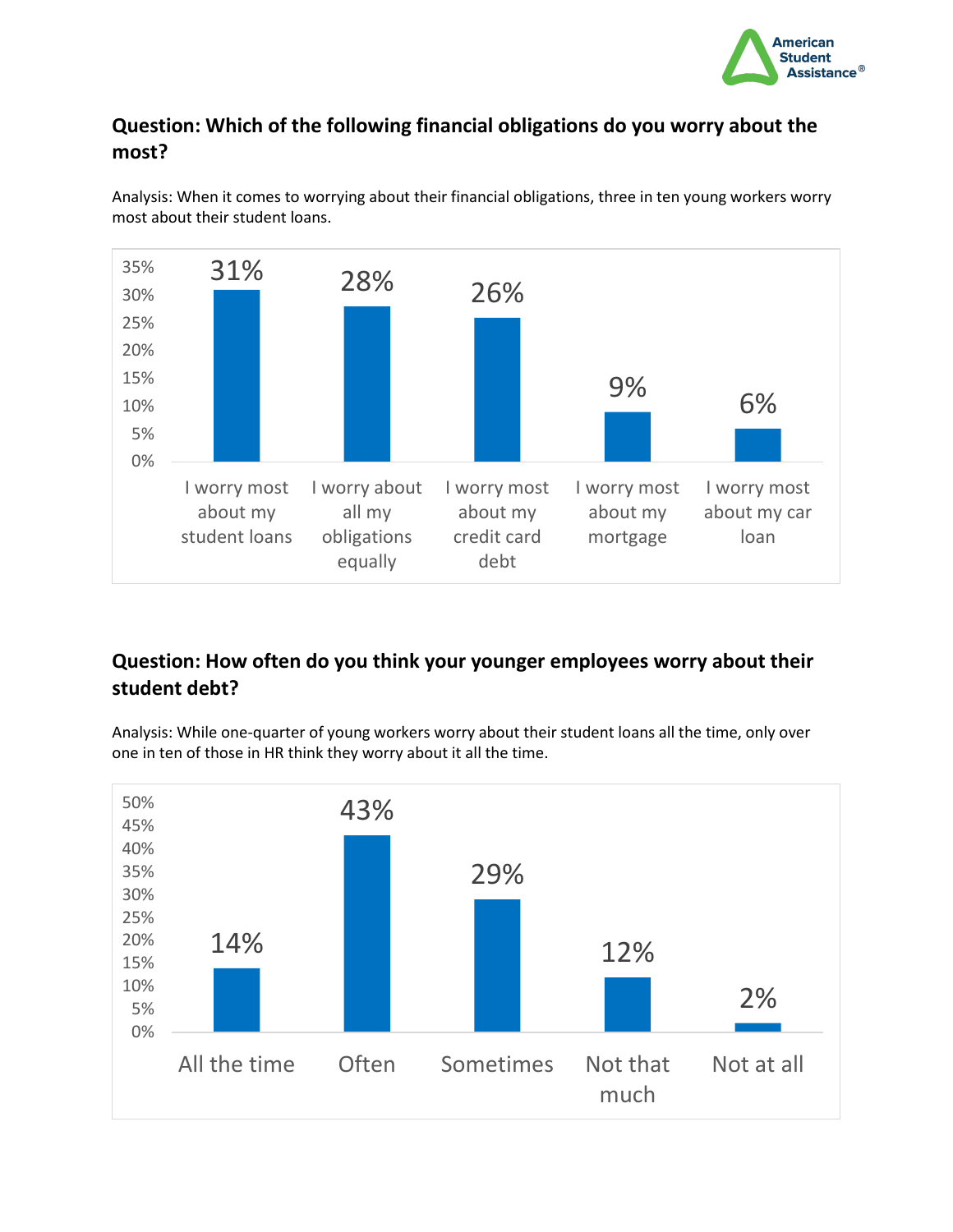

# **Question: How strongly do you agree or disagree with the following statements?**

Analysis: A majority of young workers say student loans come first and they'll worry about their retirement later.



## **Question: Which would you say is a priority for you right now?**

Analysis: Three in five young workers say a higher priority for them is paying off their student loans, not saving for retirement.

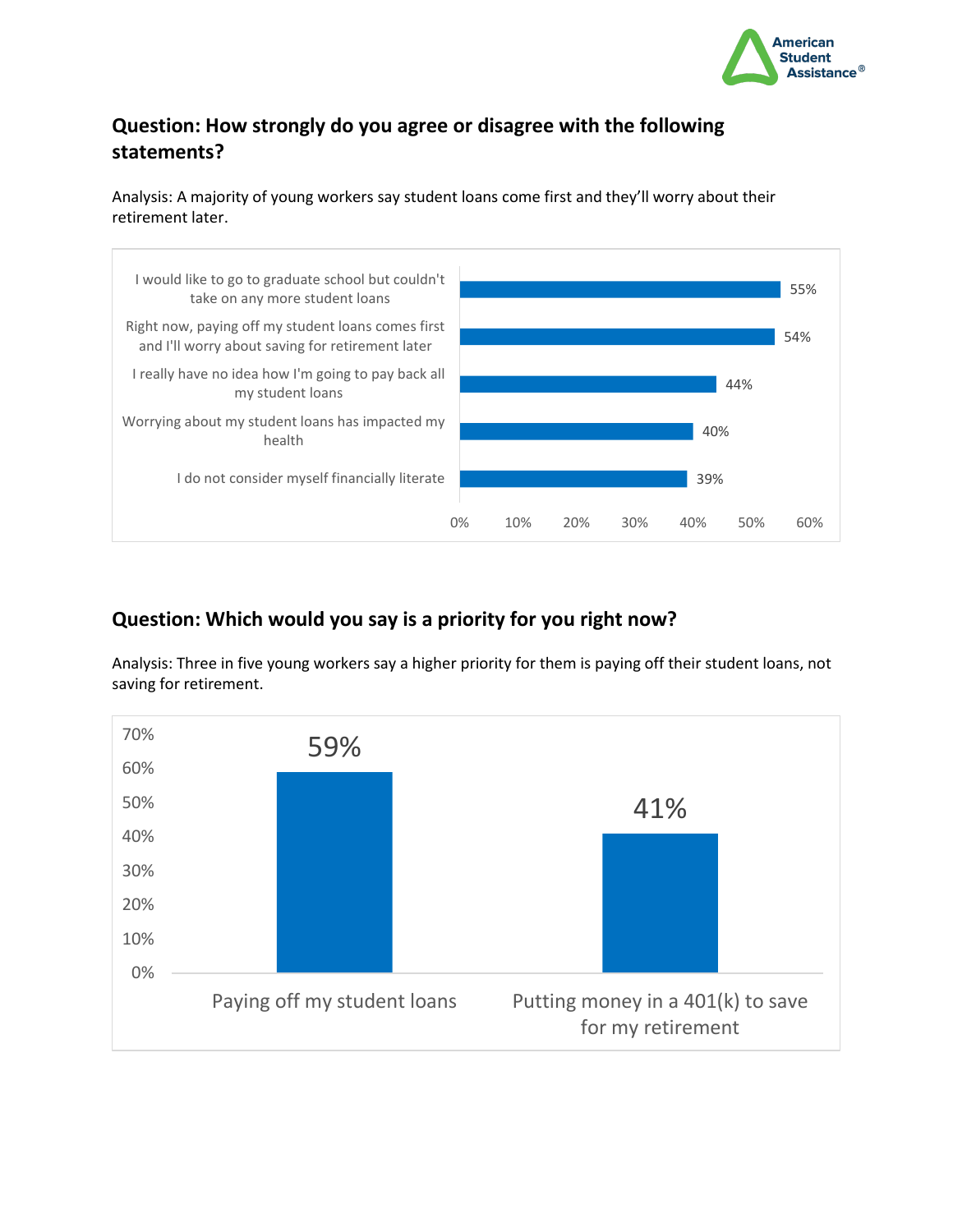

**Question: Looking at the following list of possible benefits, which of the following benefits do you currently receive and which ones do you take advantage of? Even if you may not take advantage of the benefit, please indicate if it is available.** 

Analysis: Among the total group, health insurance and 401(k) matches are the ones people take the most advantage of when it comes to benefits.

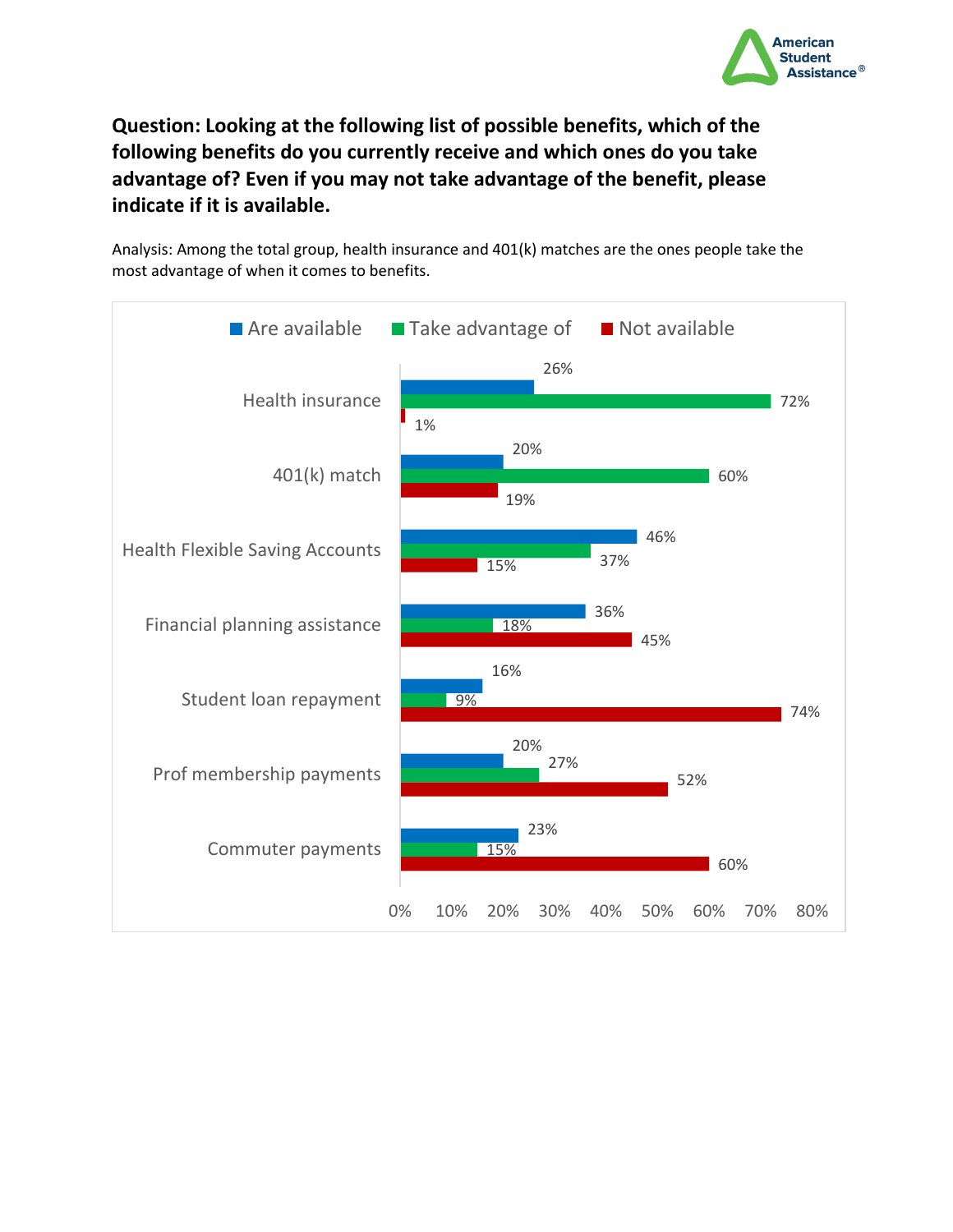

# **Question: Which two or three of the following are most important to you personally? Please think of all the benefits, not just ones that your company may offer.**

Among younger workers, health insurance and a 401(k) match are the most important benefits to them personally, but half say student loan repayment is important.



## **Question: How strongly do you agree or disagree with the following statements?**

Analysis: Among both young workers and those in HR, there is a strong belief that employers need to keep more than just compensation in mind.

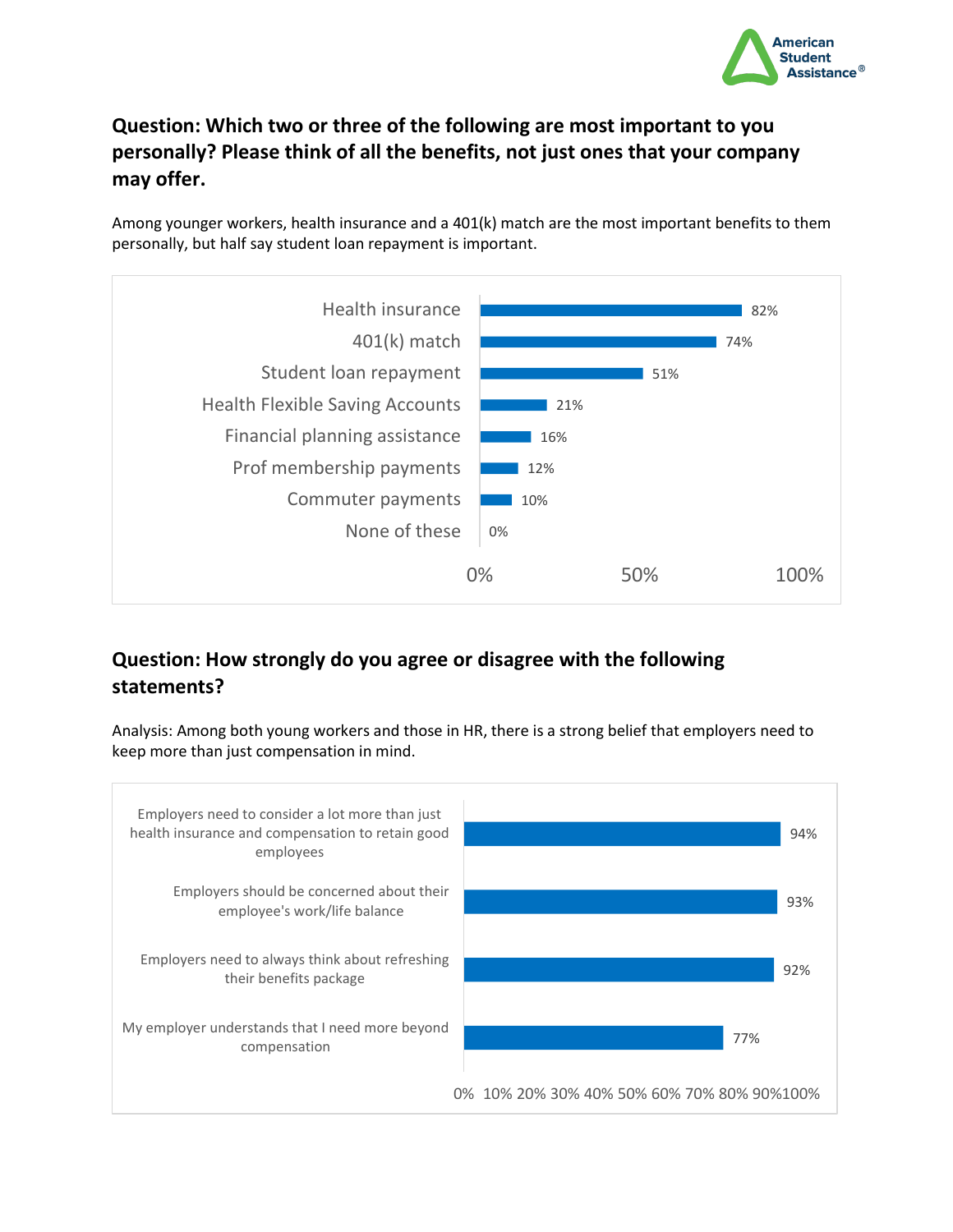

## **Question: Does your current place of employment offer any guidance or assistance to you regarding your student loan debt?**

Analysis: There is a definite disconnect between those in HR and young workers as to whether their company offers guidance or assistance regarding student loan debt.



## **Question: How strongly do you agree or disagree with the following statements?**

Analysis: Roughly 4 out of 5 of young workers would commit to their employer for 5 years if they helped pay off their student loans.